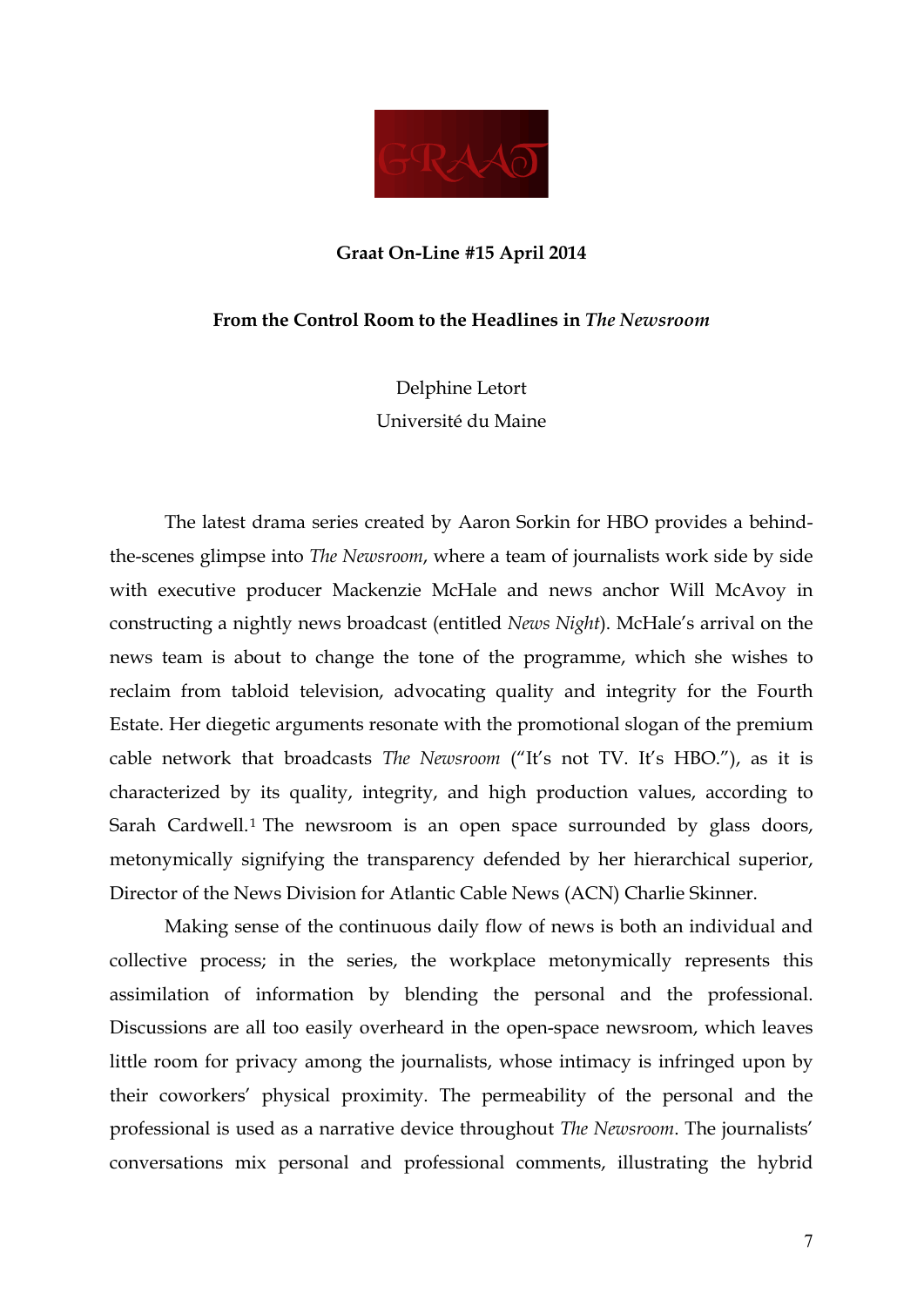dimension of their work: not only do they mediate the world represented in the news through personal frames, but their personal life is impacted by the emotional power of the events they witness.

Through the self-reflexive nature of the construction of a news broadcast, the series calls attention to the constraints of news production in the world of corporate media, that all too often privilege audience rates over integrity in order to attract advertisers' funding. *The Newsroom* interweaves the serial structure with the series format, using the characters' personal life stories to move the serial narrative forward whereas the process of news construction provides each episode with a specific focus. Shaky camera movements and quick editing convey the hectic atmosphere of the newsroom, increasing the pressure on the production team whenever a news alert comes out. The series plumbs the interstices between the news, presented by anchor McAvoy and illustrated by embedded images, and the background information search animating the newscast team, thus highlighting the journalists' deontological code of ethics in the face of current events. The tight relationship between the series and topical events politicizes the docudrama and articulates a critique of media framing; the fact that these events are by no means fictional but instead refer to actual news items (such as the Deepwater Horizon spill and the growing influence of the Tea Party), means that *The Newsroom* fosters a critical look back at the media's treatment of specific news items, counterbalancing the entertaining power of personal stories. It thereby fashions a metanarrative about the process of news making on television, enhancing the political discourse that undergirds media framing while downplaying the entertaining aspects of the whole docudrama. Although Will McAvoy proudly displays his affiliation to the Republican Party, arguing in favour of tax cuts and welfare reforms, he is also a fierce critic of the Tea Party, which he accuses of distorting facts in a populist attempt to win votes. His liberal comments may dismay and deter the viewers of the ultra conservative Fox channel from watching the HBO series, for his satiric tone echoes host Rachel Maddow's inquisitive and witty style on the progressive MSNBC news channel. <sup>2</sup> The focus on the fictional anchor's on-air persona creates a *mise-en-abyme* effect reflecting the blend of the political and the personal that characterizes today's news talk shows.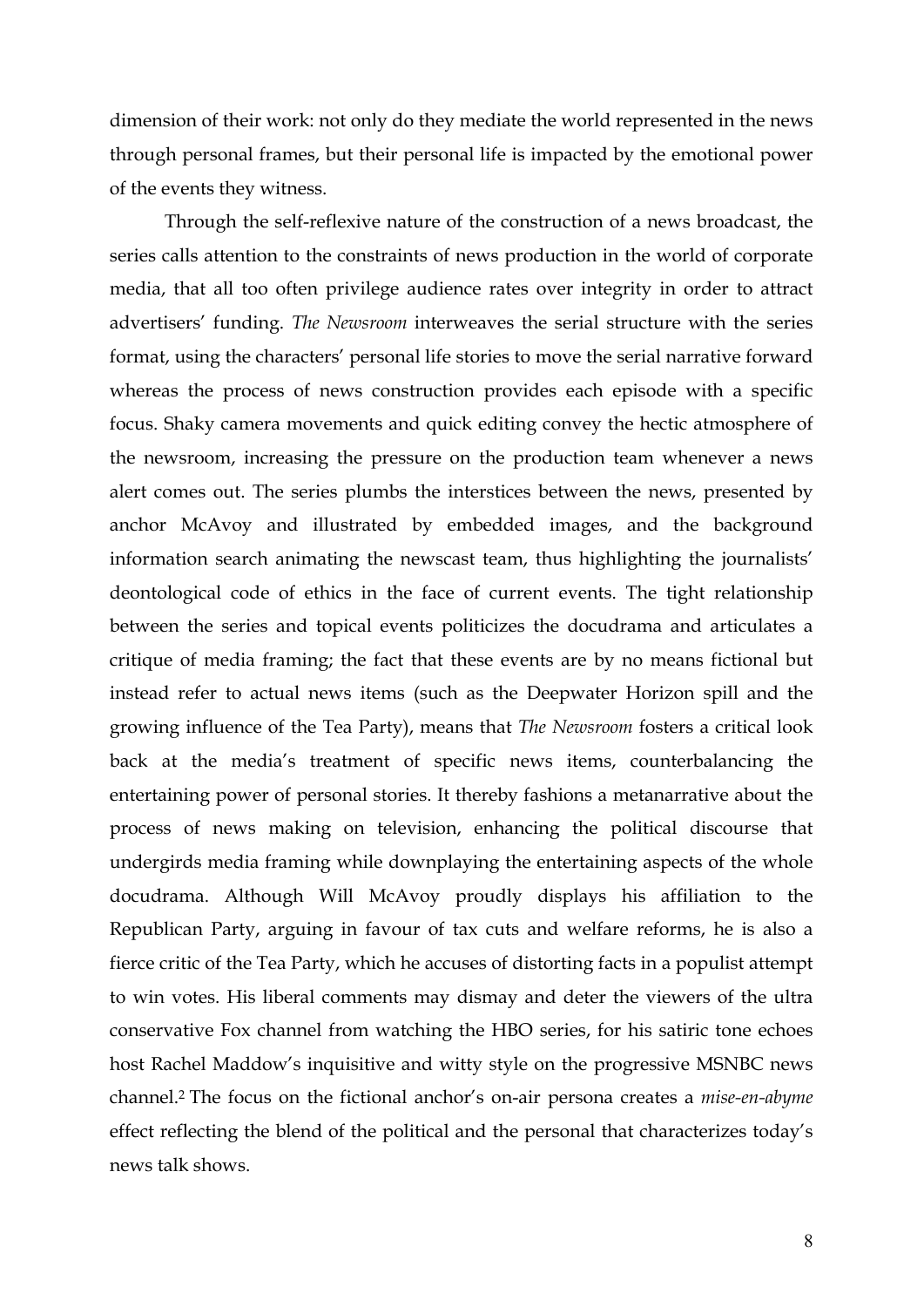The series significantly shifts from personal stories to newsflash items, developing a dual narrative that pits the making of the news against the characters' intimate private lives. Although love-and-hate stories deflect attention away from the political dimension of the debates the journalists organize, the reflexive construction of the drama points to the characters' professional roles in the newsroom, making them unfit fodder for soap opera stardom. This article focuses on *The Newsroom* as a series which makes the headlines a political and personal issue for the characters involved in the media business. While the repetitive format of the newscast creates a routine that downplays the entertainment of the drama series, its serial dimension allows idiosyncrasies to develop foregrounding the emotion that bonds the team of news workers. Although many media critics pin down the opposition of entertainment versus information to argue that news workers have been driven away from the ethics of their profession, *The Newsroom* claims to demonstrate that the integrity of journalism can withstand the profit-driven media industry. The executive producer lays out a statement of principles for the *News Night* programme she coordinates, expressing her commitment to objectivity, public interest, and truth when she declares that her purpose is to reclaim "journalism as an honorable profession." *The Newsroom* opposes her noble ideas to the corporate media's interests, alluding to the unavoidable compromises the contemporary media context imposes.

### *Creating a newscast*

*The Newsroom* aims to promote reflection on the framing of the news by showing how it is being created. The drama retraces the whole process of making news into headline stories, including the usually invisible process of research and selection which constitutes the basics of journalistic work. Many episodes enhance the team dynamics behind the words of Will McAvoy's nightly newscast, using parallel editing to convey the collective energy crafting the news implies. From McAvoy's on-air readings of the teleprompter running in front of him to the technicians pushing the buttons in the control room, to the reporters traveling around the country in search of original footage to the assistants calling witnesses or experts to be interviewed, the drama points to the host as the visible face of a whole teamwork. Not only are there journalists checking out figures that need to be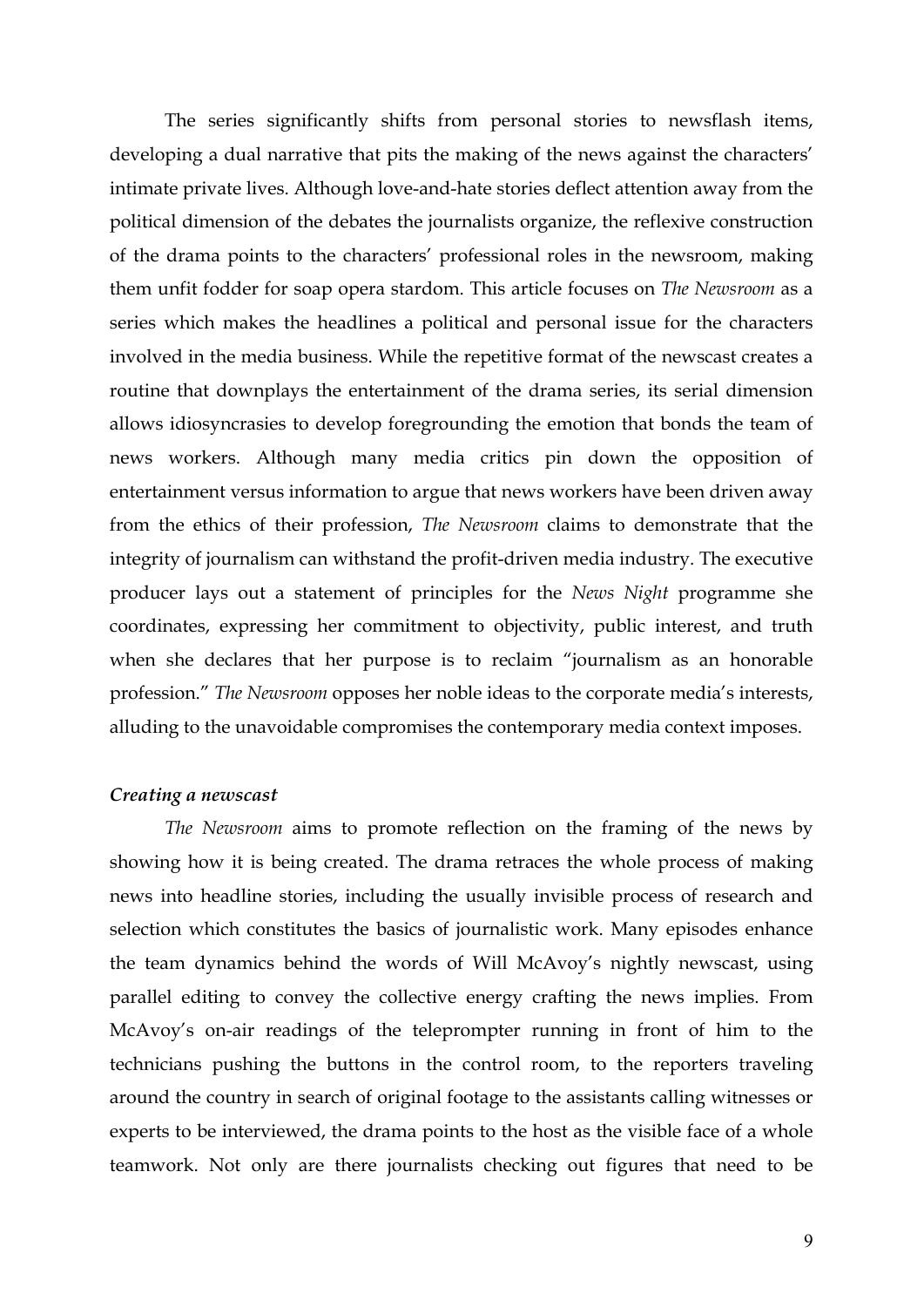inserted in the context of the anchor's interviews, to update his background information, but there are also technicians whose work consists in editing the broadcast into a smooth show.

While news anchors tend to present the reporters' footage as evidence of a situation they are commenting on, *The Newsroom* questions the indexical relationship between image and truth, pointing to the choices that inspire the way the news is framed: not only are editorial decisions made that prioritize some news items over others, but the journalists' findings may throw a different light on news items. Media scholar Doris A. Graber insists that news programmes are constructed into a continuous flow, making the manipulation of primary sources pass unnoticed: "Selecting the scenes to be used for a television story, for example, and the sequence in which they will be shown—the framing of the story—is always a deliberate choice."3 The first episode of the first season (S01E01) provides an apt example: the journalists treat the 2010 Deepwater Horizon explosion as a looming environmental threat whereas most other news programmes choose to focus on the "search and rescue" operations at a time when British Petroleum is still trying to minimize the crisis. The newsroom is the site where decisions need to be made quickly; editing accelerates the pace of the episodes whenever an unexpected news items comes out that shatters the narrative order of the show. The whole set of the newsroom draws attention to the role of modern technologies in shaping the news: the Internet has become a source of information, widening the journalists' network, allowing them to obtain live news from Egypt during the Arab spring (S01E05).

In the face of such dramatic events, the news workers have to make choices that testify to their ethical beliefs, introducing self-reflexive discourse on the development of corporate news media. The traditional news broadcast has turned into infotainment, which communication scholar Daya Kishan Thussu defines as "a type of television news where style triumphs over substance, the mode of presentation becoming more important than the content."4 Will McAvoy delivers a six-minute address to the channel's viewers, calling for a shift away from infotainment to quality and integrity (S01E03). The film cuts from the characters standing in the newsroom, watching and listening to McAvoy's speech, to the face of the anchor appearing on television. The sequence shows him writing his speech and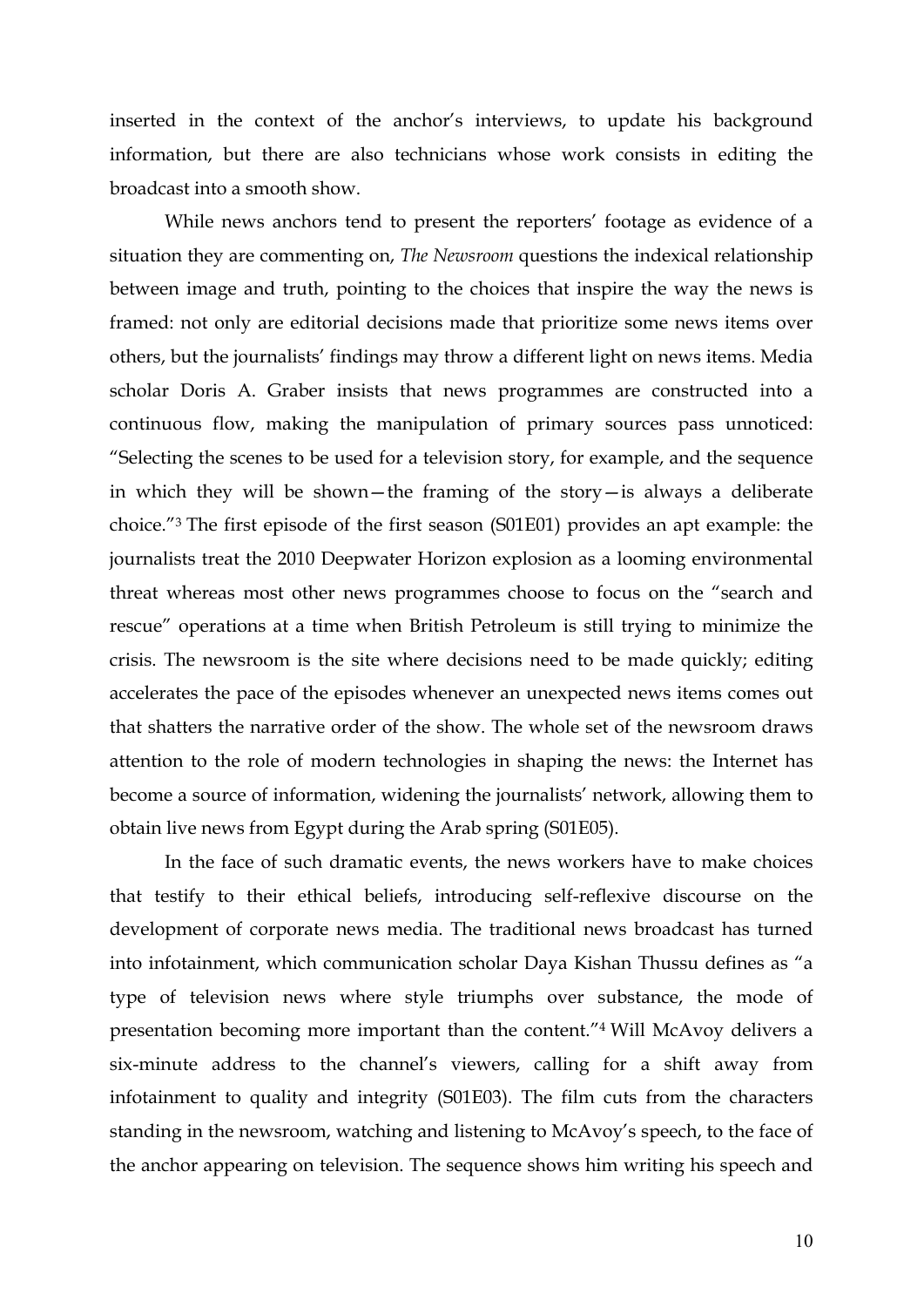the newsroom employees reading it on their cell phones, enhancing the selfconscious efforts behind all journalistic discourse. While news networks prioritize highly dramatic and emotional items that include "stirring accounts, heartfelt moments, captivating images, harrowing encounters, and compelling characters,"5 McAvoy argues that he refuses to comply with the rules of infotainment any longer, thus making a "declaration of independence" that resembles a political speech.6 The whole sequence is undergirded by a strong didactic concern for media business: McAvoy refers to such figures as Edward R. Murrow as a model of integrity to be emulated. While Murrow publicly stood up against red-baiting Joseph McCarthy, thus resisting to the cold war paranoia the Senator intensified with inflammatory statements, McAvoy himself fails to articulate a critical discourse when faced with government propaganda: "I was an accomplice to a slow and repeated and unacknowledged and unamended train wreck of failures that have brought us to now. I'm a leader in an industry that miscalled election results, hyped up terror scares, ginned up controversy, and failed to report on tectonic shifts in our country." Determined to return to what he considers the roots of his profession, fostering democracy by helping shape "a well-informed electorate," McAvoy shifts his priorities. His televised address produces an initial rupture in the narrative, allowing McAvoy to be reborn as a character that attracts growing sympathy as the series unfolds.

This statement of purpose is put to the test of the corporate media economic and ideological environment. While Will McAvoy and his team move in the direction of quality programming, they are also faced with concerns over audience rates as they belong to cable television. Try as they might to renew the framework of the political debates prior to the primary election—as illustrated in the setup of a mock debate with the political candidates impersonated by his staff, the *News Night* team cannot overturn the rules that have come to prevail on television. Republican primary organizers are reluctant to let them organize a political debate that will address economic issues instead of trivial questions that help their candidates appear like common citizens (S01E09). The sequence ironically evokes the low quality of the political discourse on television, illustrating media scholar Richard Davis's view: "Instead of providing the public with useful information, politics is presented as a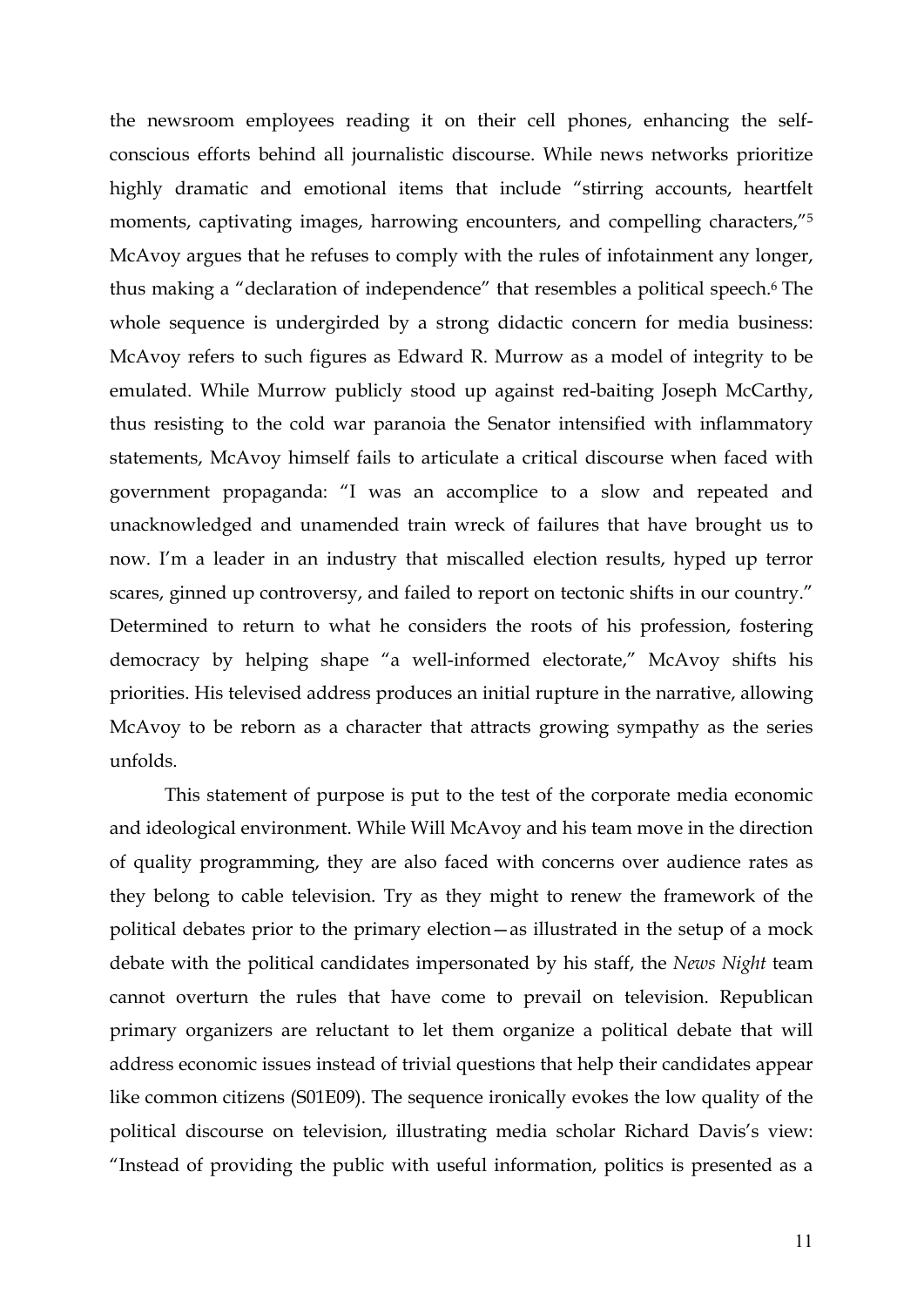game, a struggle, rivalry. Issues matter little, except as they serve as the focal point for disagreement."7

The series builds on the opposition between the interests of corporate media and the journalists' code of ethics, embodied by McAvoy as an anchor whose celebrity was fabricated by the new media industry. The man represents the "cult of personality" that has developed in the business of news making, taking advantage of his public status as a millionaire to drive change on *News Night.* Anchors have the power to influence the viewers' response, something the series underlines through the focus on charismatic McAvoy. The host uses humour to put forward his opinions, grilling the characters he wishes to discredit on screen or expressing sympathy with the views they express when approving them. While discussing Senator Santorum's pro-life stance with Sutton Wall, McAvoy argues that the latter's homosexual orientation runs against the presidential candidate's public homophobic views (S01E06). The discussion becomes too personal for the debate to unfold, enhancing the fact that the journalist resorts to the very tabloid strategies he criticizes in order to make his point. Even though executive producer McHale can communicate with him during the news broadcast, prompting him to address specific questions or to restrain his aggressive outbursts, McAvoy asserts selfdetermination when refusing to comply with her demands. The series demonstrates that his celebrity has institutionalized the entertainment component of the news, and so interferes with his professional commitment to serious journalistic practices. Rather than address economic concerns such as the debt ceiling which, economic scholar Sloan Slabbith explains, should be given priority (S01E06), the programme devotes time to interviewing Lisa on her memories of high school with a person suspected of infanticide (S01E09).

*The Newsroom* is an intertextual television drama, introducing excerpts from other programmes with celebrity anchors including Nancy Grace or Rush Limbaugh, among others. These excerpts create a media context, which the *News Night* team cannot eschew: they may endeavour to shape different news; however they most often than not are caught up by the viewers' habits and expectations. When a scandal erupts around New York mayoral candidate Anthony Weiner's sex messages, questioning the morality of a man who applies for public office, his ex-girlfriend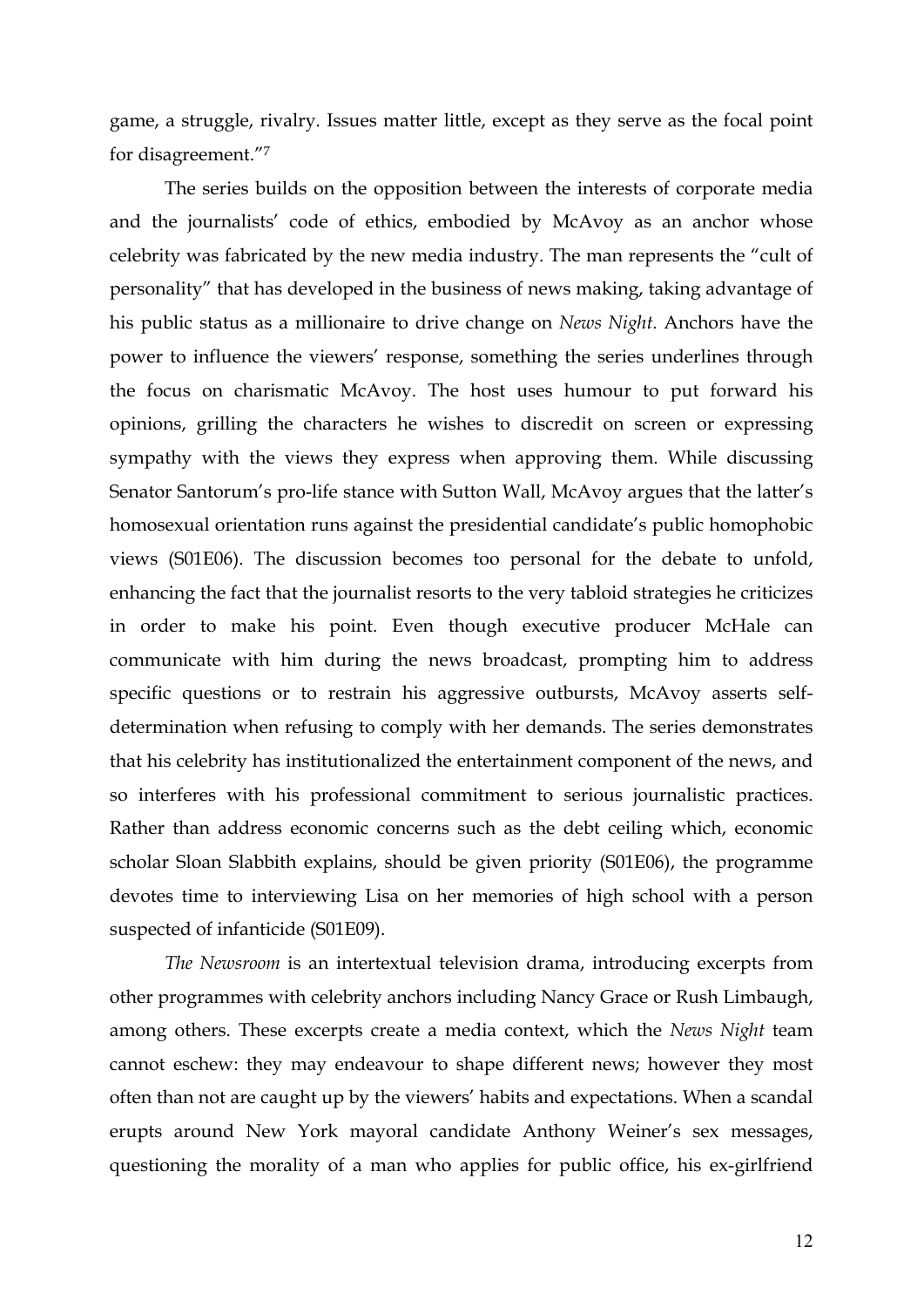instantaneously provides a vicious testimony with voyeuristic undertones (S01E08). Although her interview goes against all the initially stated principles, the journalists have no choice but to give the woman air time, thus reluctantly ceding quality to the imperative of ratings—something McAvoy implicitly admits by introducing her as Miss Witless instead of Widdles. Faced with a dramatic loss of audience, McHale and McAvoy are bound to compromise their ideals and produce infotainment when tackling the trial of Casey Anthony, who allegedly murdered her two-year old son Caylee. The whole team of news workers is invited to take part in a class of infotainment, whose didactic aspect articulates self-reflexivity—deconstructing the process of making the news for entertainment. Don analyses Nancy Grace's treatment of the case on Fox News in front of the journalists, associating the viewer as a collaborator into the newsroom:

These three corners are live feeds of the guest experts. […] Is the bottom right corner where they're playing a loop of little Caylee from a home video? […] Now they're not talking about the tattoo on Casey's back, but they put it full screen. Why? Because Tess was just about to look somewhere else, so they changed the frame to anything that might keep her attention. […] Her EP's showing duct tape and a plastic bag, so you know you're watching the real *CSI: Miami.* […] Look how cute Caylee is. She deserved better than a mom with a tattoo. (S01E08)

Don underlines the biases inherent in the editing of the show, which cuts from a close-up on the mother's tattoo to footage of the little girl, thus pinpointing two antithetical signs—the tattoo signifies the woman's rebellious, nonconformist life whereas the girls expresses the innocence of childhood. In this episode, Don deciphers how Nancy Grace builds melodrama from the homicide case by transforming the events reported into a morality play. Not content with reporting the facts, the anchor elaborates her personal judgement by drawing supporting evidence from her field experts. This episode of *The Newsroom* aims to demonstrate the potency of the news media to influence and shape the viewers' response, for the mother is characterized as an insensitive woman whose guilt cannot admit even the shadow of a doubt. As the ACN journalists start enquiring about the same story, the series borrows from the same melodramatic components as their competitors. The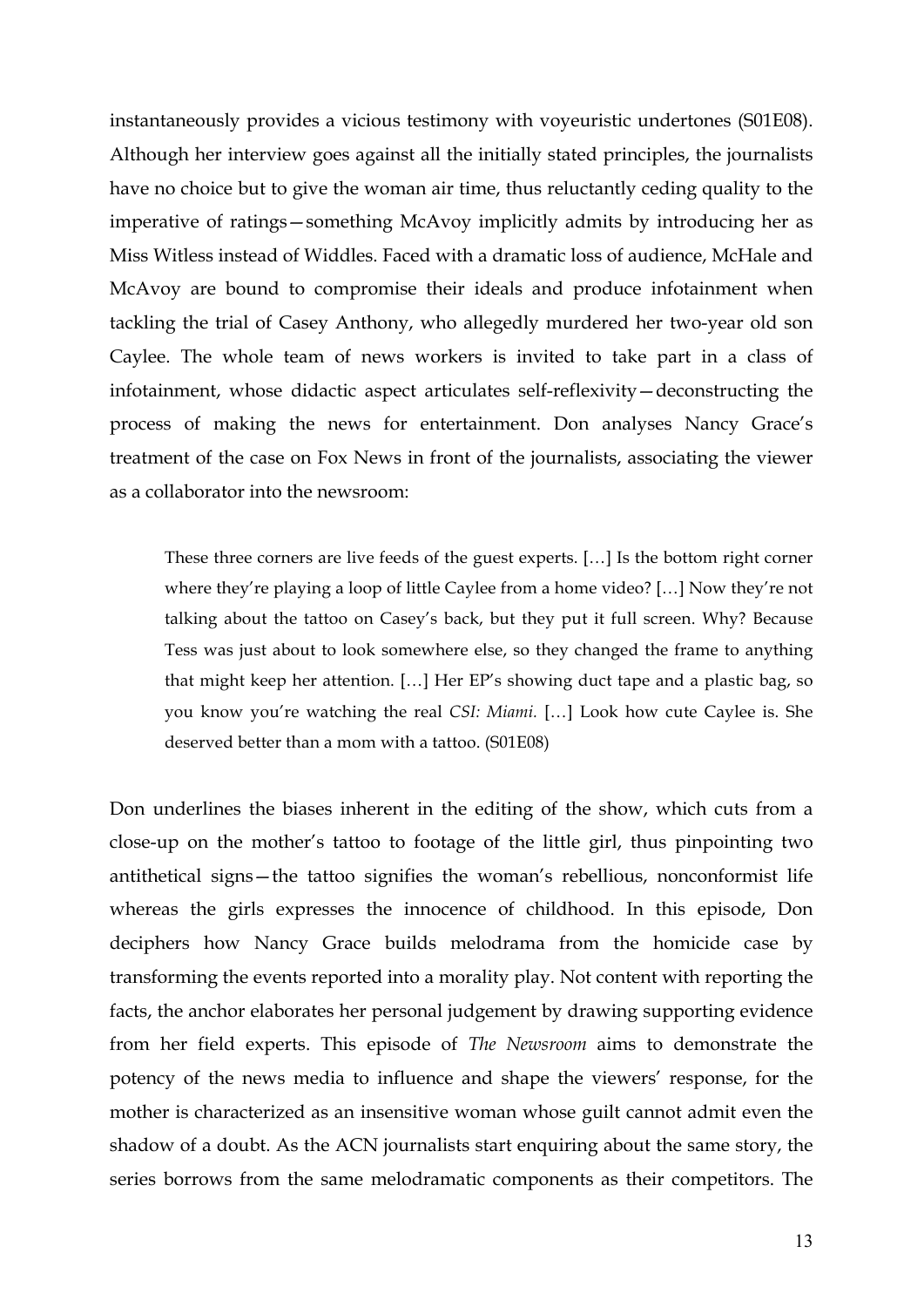widely televised case of Casey Anthony unfolds through daily airings that echo the media narrative of O. J. Simpson's court trial after his ex-wife Nicole Brown and her friend Ronald Goldman were found dead on June 12, 1994. Film scholar Linda Williams used O. J. Simpson's televised case to argue that daily airings aimed to extend the drama as every new piece of information introduced a twist in the story, holding the viewers' attention for days on end. It filled screen time and focused attention away from important political issues:

Like those daytime melodramas, it was a multiple 'family saga' with villains and victims, [a] glacial pace, meandering twists of plot, pregnant pauses, paucity of action, and abundance of talk, and with cuts to commercials during recess or after dramatic pieces of testimony. <sup>8</sup>

Don deconstructs this type of reporting, which is presented as anathema to *New Nights* practices, thereby enhancing the heroic behavior of journalists who would rather face the dangers of revolution in Egypt to collect valuable news than entertain the audience through melodrama.

### *The private and the public*

*The Newsroom* blends the personal and the political to produce an entertaining fiction drama series that points to the generic hybrid of information and entertainment in news programming. Media scholar Angela Smith notes that the increasing commercial pressure, both in the form of competition from cable and satellite outlets and in a slackening of government and state regulations, have undermined the quality of the public service media, resulting in "a blurring of the boundaries between public and private, information and entertainment."9 She observes that tabloid television has reverberated across the news broadcast, producing an emphasis on the personal that is believed to engage audiences with politics:

News merged with and became dependent upon entertainment. Increasingly, it is the norm for "serious" broadcast news reporting to include stories about the personal lives of celebrities among the top stories, and for politicians to readily appear on such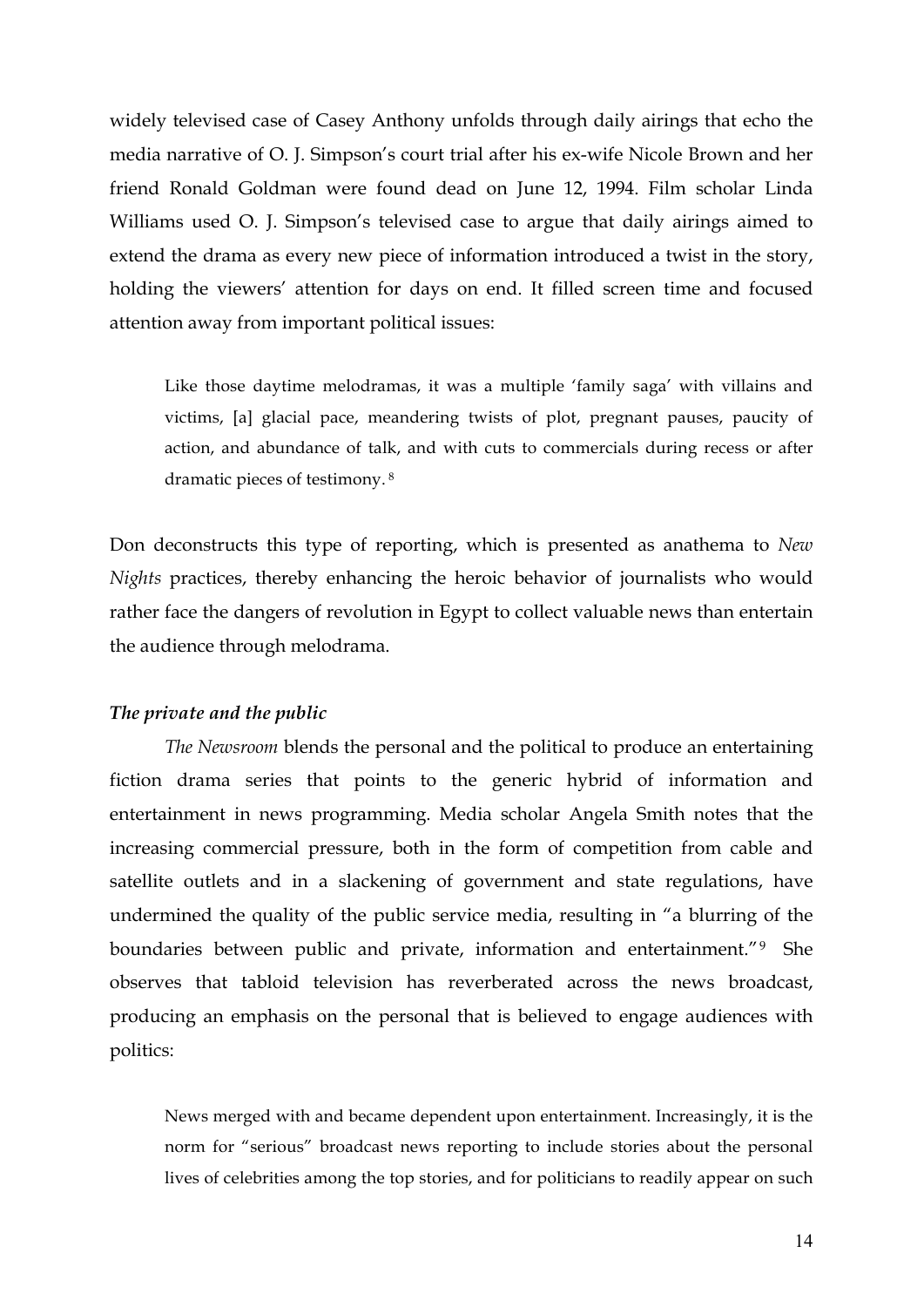talk shows as Oprah Winfrey. This increased focus on personalities, one component of tabloidization, has increasingly become a feature of news and current affairs programming as broadcasters seek new audiences. [...] Thus, while the topics covered in tabloid television can be seen as entertainment-focused, tabloidization also indicates a series of journalistic practices. Part of this process is related to language, where there is a tendency towards more informality, characterized by the use of humor and colloquial speech. There has been an increase in the use of conversational styles in the media since the late 1970s, which has had the positive effect of allowing more people to better understand the complex social and political issues covered by the media.10

Although the team of *The Newsroom* aim to avoid the trappings of tabloid television, including its focus on sensationalism and the trivial, concerns with audience rates compel them to find a balance between informing and entertaining. Significantly, Will McAvoy's dual professional career allows him to navigate between the two: Charlie Skinner refers to his previous experience as a Brooklyn District Attorney who obtained a 94% conviction rate, which gives him the credentials to pose as the American citizen's lawyer standing up against the lies delivered on television by the Tea Party members. In his "mission to civilize," he opposes gossip columnist Nina Howard, who is his counterpart in tabloid prints, writing what she dubs "tear down pieces" whose success is measured by the extent of the scandal they incite (S01E04).

Quite ironically, the series itself draws entertainment from the narrative practices it denounces. The focus on Will McAvoy enhances his role as the lead anchor of *News Night,* overshadowing the collective work behind his image. The series also delves into his private life through the depiction of regular sessions with his analyst, progressively constructing a past that suggests the character's life in the limelight is a means to overcome traumatic memories. Depicted as an egotistical man whose self-esteem is bolstered by ratings, Will McAvoy's perspective often is the viewpoint from which many events are related. Several flashbacks are embedded in the narrative of his therapy sessions, revealing the relation between his professional quest for success and his intimate fear of abandonment. The tabloid dimension of his life as a celebrity contaminates the series, constructing a continuous narrative line shaped in part by the focus on his misadventures as related in the tabloids. His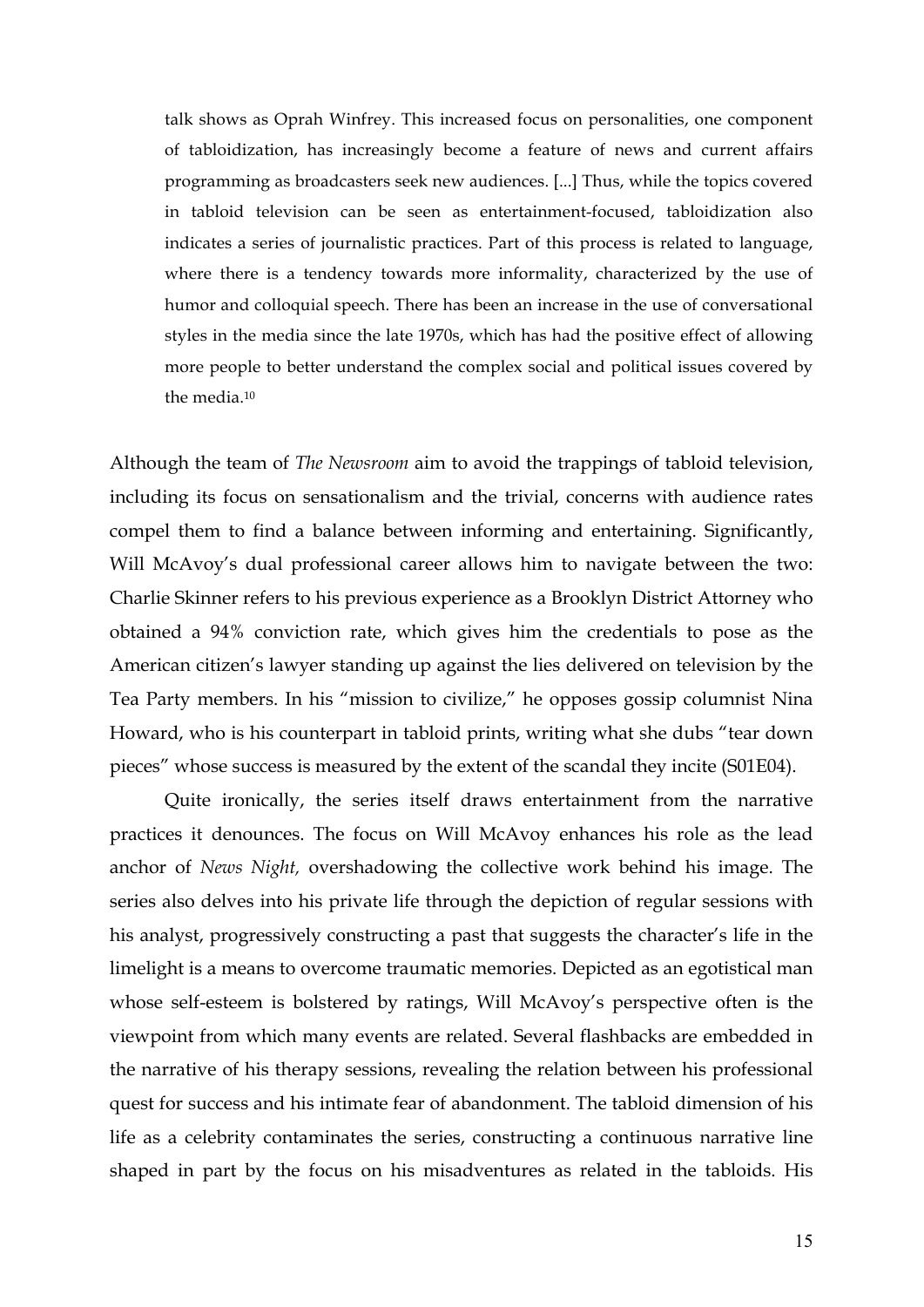therapist pinpoints the influence of his public life on his personal life (including the fit of insomnia triggered by recurrent death threats), representing two narrative strands that are interconnected through the character of Mackenzie McHale—the executive producer who he was about to marry before she cheated on him.

Paradoxically, *The Newsroom* replicates the very system its characters condemn as dumbing down factors in the world of journalism, drawing entertainment from the tabloid stories that appeal to the voyeuristic instinct of television viewers. McAvoy stands out as the focal point of the series, enhancing the fact that his celebrity makes him vulnerable to gossip columns. Exposing his private life to the public not only entices diegetic voyeuristic tabloid readers, but it also ironically attracts viewers to watch *The Newsroom.* The anchor's personal drug use and affairs with different women contribute much of the entertainment in *The Newsroom*. Secondary characters' stories develop into subplots that add a soap opera dimension to the whole series, hinting at repressed feelings that complicate the narrative. Love stories engage the viewers, as these intimate relationships bond the characters to each other on both personal and professional levels. *The Newsroom* develops two interwoven narratives: the characters' private concerns interfere with their everyday work activities whereas the news programmes mix the private and the public through infotainment. The type of framing used to create the sense of proximity in the soap also prevails in filmed interviews, thus further blurring the lines between private and public, entertainment and information.

Media scholar Doris A. Graber observes that the reporter's camera allows journalists to bridge the distance their interviewees' unfamiliar faces may inspire: "When close-ups depict people outside the closest family circles, they convey a sense of intimacy with strangers that is lacking in real life."11 Soap operas are also characterized by an abundance of close-ups, which according to Christine Geraghty, "work to make every gesture and action seem highly coded and significant, making out emotional relationships and enabling the audience to understand the significance of every action."12 These close-ups become less conspicuous as the series unfolds and characterization develops outside the newsroom, allowing the viewers to catch a glimpse of the characters' everyday life. However, they create reflexive distance as regards the reality the series claims to represent. The private and the public merge in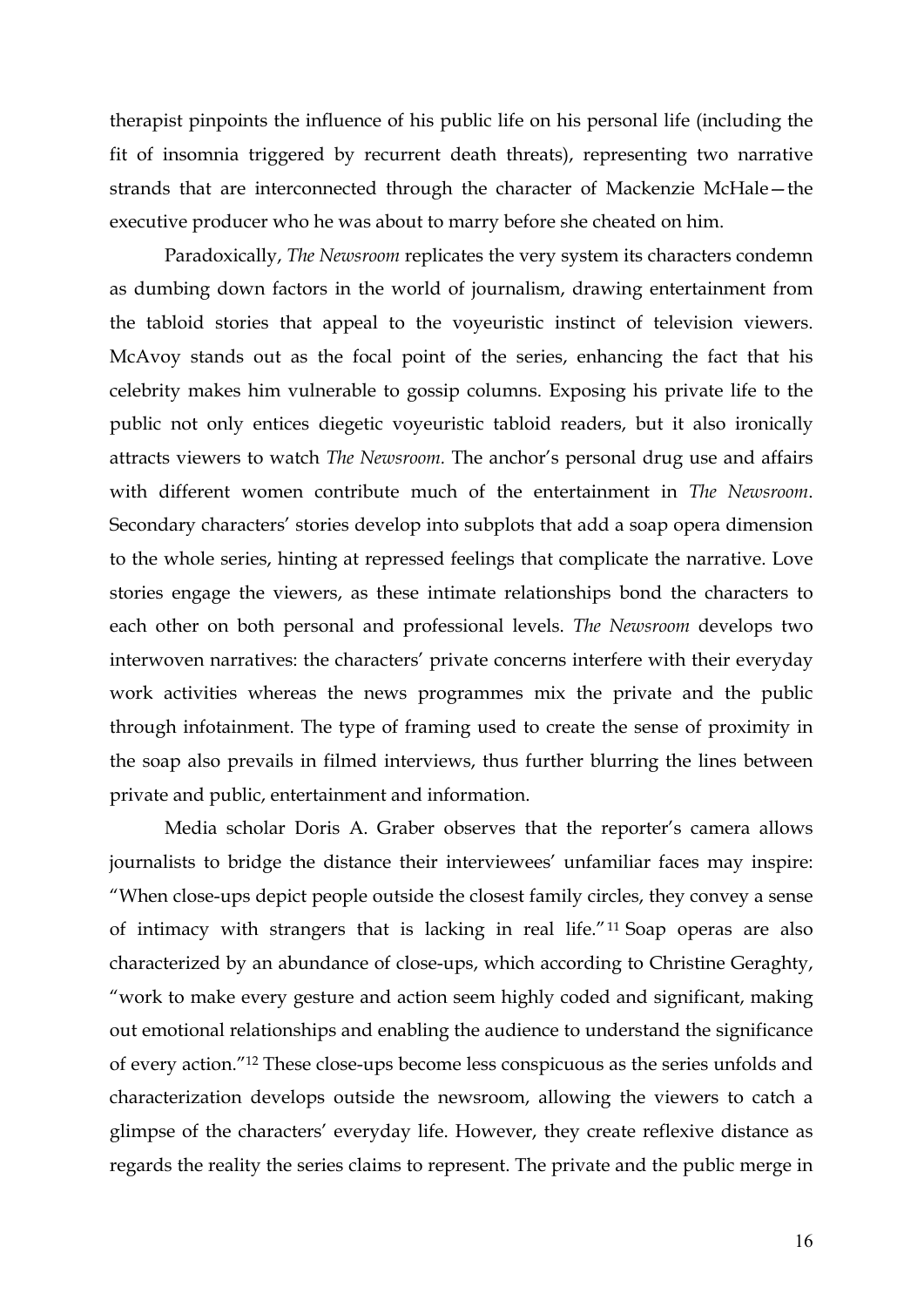the newsroom, where colleagues behave as friends and lovers, bringing down invisible gender barriers at the workplace. Intimate relationships develop along the lines of work in the newsroom: Jim and Maggie repress the romantic feelings they have for one another, reflecting the subdued sentiments McAvoy and McHale entertain. The first episodes are rather awkward, expressing a difficult balance between the serial and the series, echoing the blurring of boundaries between entertainment and information. The conspicuous camera comes close to the characters' faces, intruding on intimate personal matters that may sound out of place when addressed in the work place.13 While the first season focuses on the process of news making, the second lays emphasis on the characters' individual development, spotlighting interpersonal relationships through the dynamics of teamwork. When the series broaches the arrest of Osama Bin Laden, the journalists become the bearers of tidings of international significance, a news item that also touches an emotional chord. The people in the newsroom often live through the events they report by proxy: when they learn about the shooting of Democrat Congresswoman Gabrielle Gifford, the whole team of *The Newsroom* look deeply affected (S01E07). A gloomy silence reigns over the newsroom, as the images of the shooting go viral on the computer screens.

## *Media truths and lies*

*The Newsroom* reflexively broaches the work of the news media, highlighting that the journalists' mission to inform is based on an investigation into the facts that they then expose to the viewers in order to allow them to become informed citizens. This is in keeping with philosophers John Dewey and Walter Lippman, who argued in the 1920s that journalism had a vital role to play in a democracy through fuelling political debate and engagement. <sup>14</sup> The *News Night* team repeatedly advocate this idealistic stance, striving to expose the invisible and the unsaid, something they demonstrate from the onset of the first season when publicly accusing Halliburton of using improper materials for deep-water drilling. Will McAvoy daringly exposes the Koch Brothers' secret financial commitments to the Tea Party, thus debunking the myth of a party which is led by and responding to the call of the common man, as its spokespersons claim (S01E03). Also representative of the journalists' civic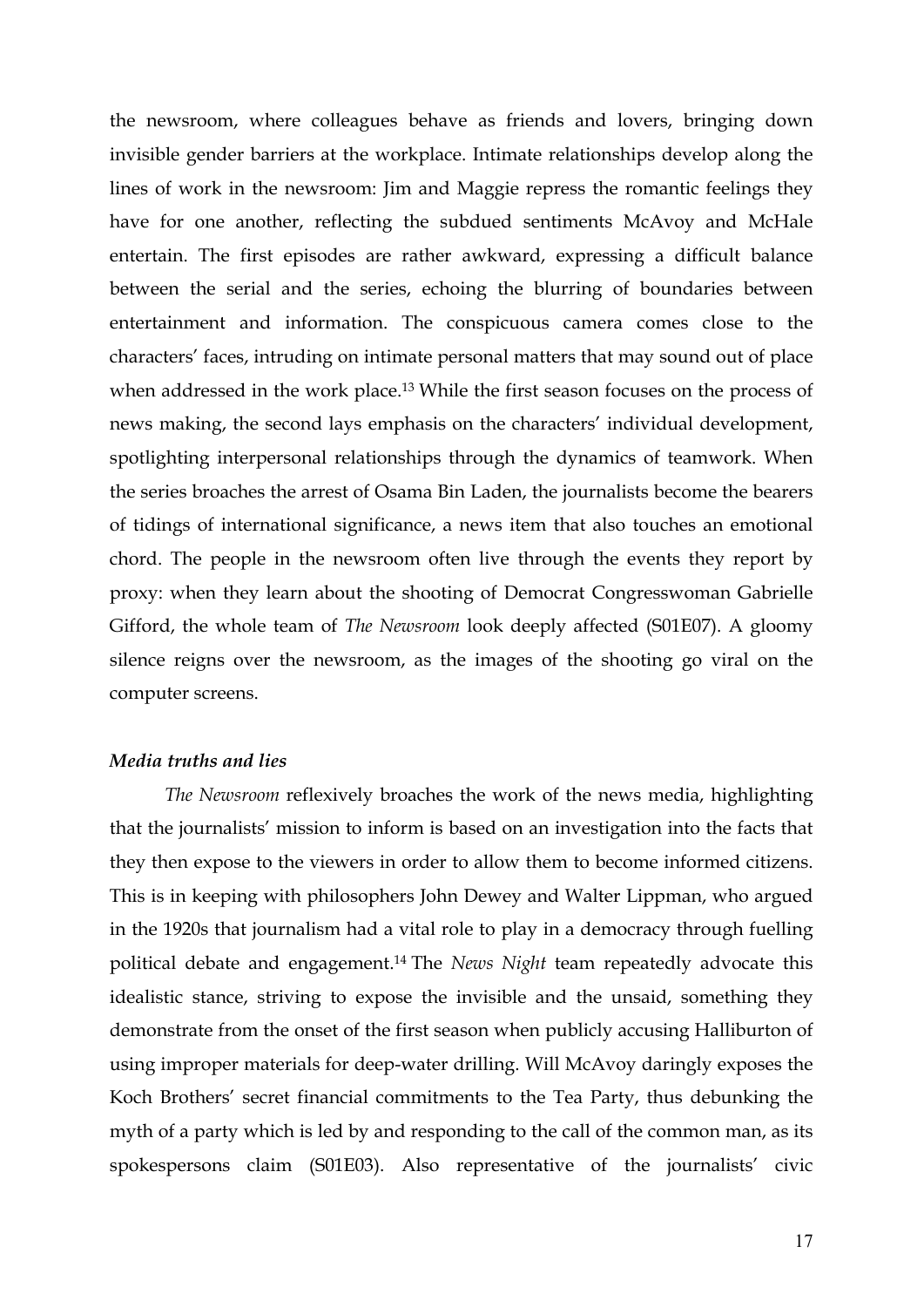commitment is the anchor's insistence that Internet posts should be authored by real names instead of pseudonyms, thus inviting the viewers to express their comments as citizens in the open (S01E06). Don's ethics change over the course of the series, as he relinquishes easy tabloid infotainment money to make quality prevail when collaborating with McHale. This is particularly obvious in his reactions to the story of Troy Davis, who he is convinced will be executed on false grounds. Unable to use his position in the media to question the race issue because he cannot have access to the details of the prosecution, the journalist unwillingly finds himself compelled to silence (S02E02).

The programme hints at the secrecy and the lack of transparency that create hurdles for journalists in search of truth. These informational gaps build suspense in the narrative, heightening the difficulties encountered by journalists who wish to spotlight the truth. The language barrier, which Sloan Sabbith easily overcomes because she speaks fluent Japanese, aptly expresses the confusion that followed the 2011 Fukushima nuclear power plant explosion. While she is able to obtain concise details from TEPCO spokesman Daisuke Tanaka in a private conversation, she cannot make him repeat the information during the filmed interview. When Sloan unexpectedly switches to Japanese in an attempt to straighten the record, she cannot make herself understood by the American audience, thus admitting her frustration at the missing pieces of evidence (S01E06). The series delves into the shady world of politics as Charlie receives an anonymous phone call informing him that the White House press secretary is about to send him an email (S01E07). The tip comes from an NSA employee who wishes to establish his trustworthiness before leaking secret information – including a case of internal wire tapping at Atlantic Cable News, which echoes the scandal of phone tapping that implicated media mogul Rupert Murdoch (S01E08). The interview of General Stomtonovitch, whose face remains in the shadows while the camera rolls, illustrates the barriers to be overcome in a society where the truth remains out of the limelight—especially when military matters are involved (S02E07).

Operation Genoa epitomizes the narrative strategy used to rejuvenate the series' second season: much attention is given to the public drama which ACN journalists created around Operation Genoa, wrongly blaming the American military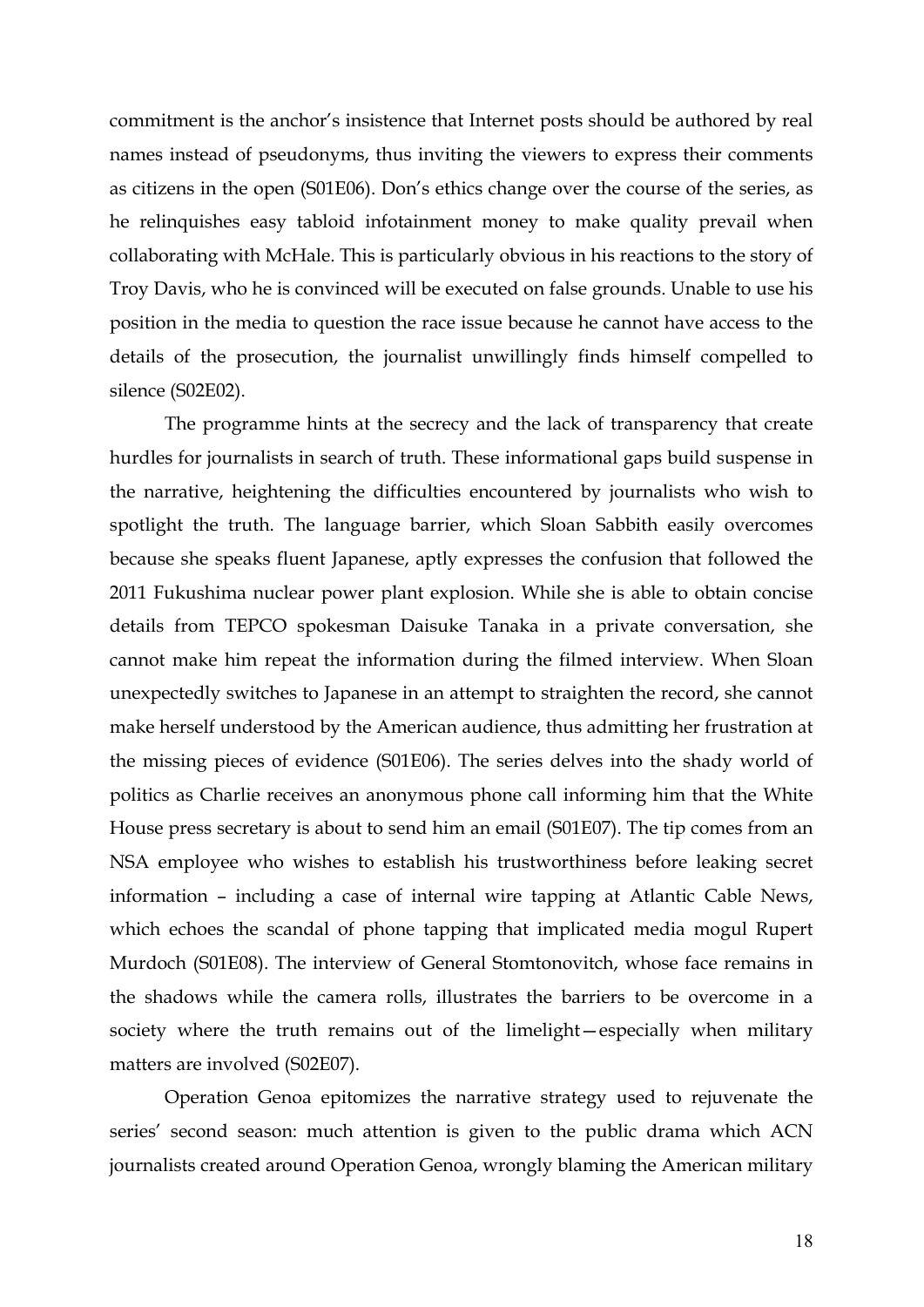for allegedly committing war crimes during a rescue operation led in Afghanistan.15 Genoa refers to a secret military operation conducted in Afghanistan by the American military, during which the ACN news team is convinced sarin gas was used on civilians in a rescue mission. The second season depicts the crossexamination to which every collaborator on the programme of *News Night* is submitted, using flashbacks to illustrate their personal memories of the past fourteen months. The series therefore runs from one timeline to the other, opposing the events of the past with those unfolding in the present. The time gap gives rise to questions that heighten suspense, for it enhances the changes that have affected the characters' attitudes and physical appearance. Maggie's short dyed hair hardens her features, signifying the trauma of her experience in Uganda where she went on a reporting mission that unexpectedly went wrong. The embedded flashbacks progressively fill in the blanks of the narrative, retracing the events that construct a background to the characters' evolution. Genoa turns into a word with multiple associations as the series unfolds, connoting all the unpredictable mistakes presented by lawyer Rebecca Halliday as the consequences of an "if situation." McAvoy and McHale both complete the "if..." sentence when interrogated, thereby anticipating the following episodes: "If Jim Harper hadn't gone to New Hampshire, if Dantana hadn't come to cover for him, if West hadn't been on the drone panel, if seventeen different things hadn't conspired in just the right order, we wouldn't be sitting here." (S02E01) The anchor opens the first episode with this statement and *News Night*'s executive producer repeats the almost same words before the closing credits, suggesting that the narrative of Genoa trapped the whole the team into believing the evidence brought in by Jerry Dantana. Rebecca Halliday and her three associates grill one team member after the other, leaving no question unasked in order to determine whether an institutional failure permitted Operation Genoa to be distorted into false news. *The Newsroom*'s second season relies on the serial structure that permeates the investigation launched after that media fiasco, which threatens to annihilate the basic narrative principles of the series. McHale, McAvoy and Skinner have handed in their resignation and are expecting Reese to make a decision about the future of *News Night.*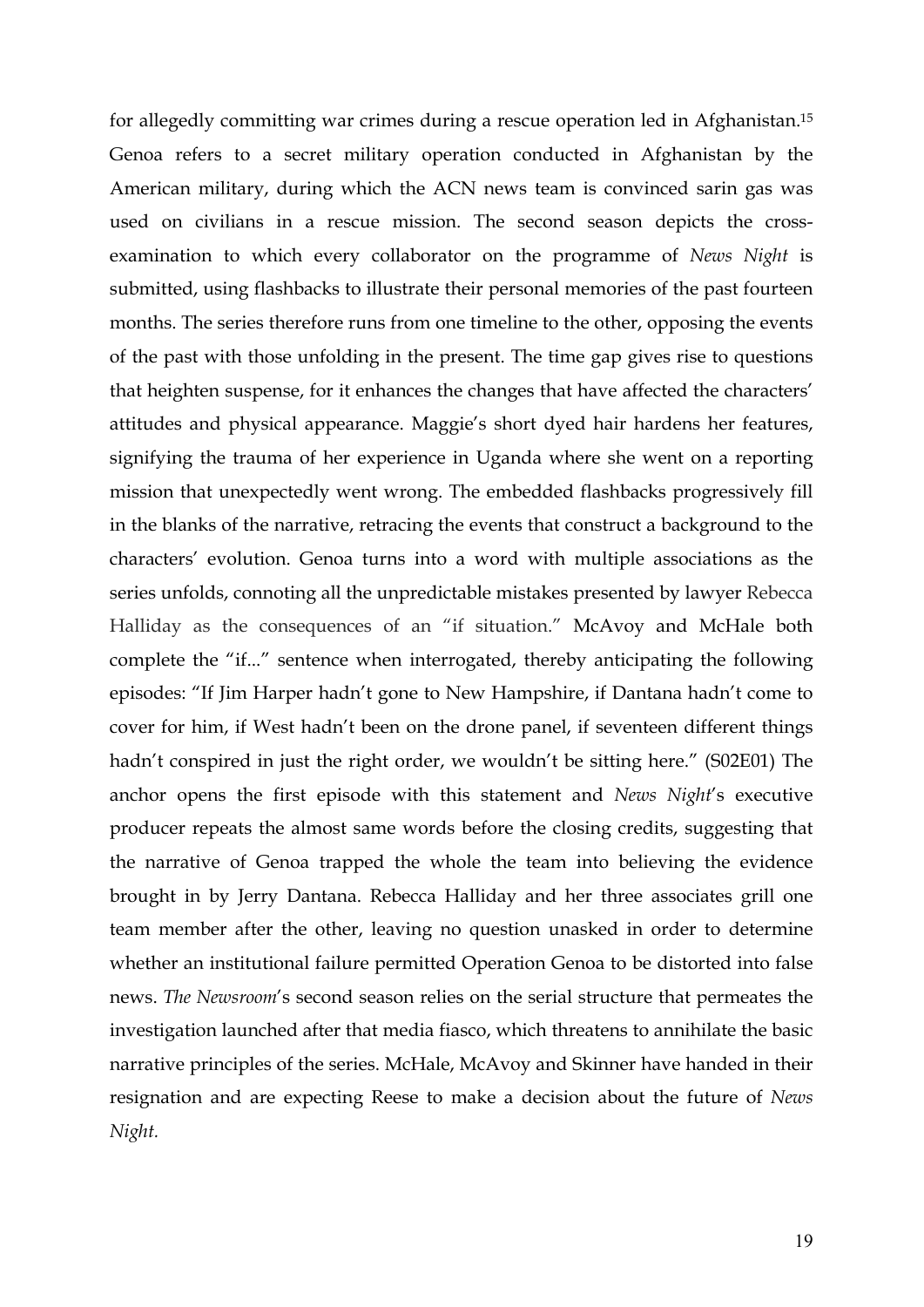The flashbacks retrace the debates that took place among the journalists to determine whether their framing of Operation Genoa into a newsflash was consistent with the facts they had uncovered. The mention of Genoa dramatizes the second season, creating a mystery that can only be solved through analysing the subjective process of news making. The same story is told from differing viewpoints, highlighting the journalists' individual relationship to the events they relate. Jerry Dantana forge evidences in order to produce the truth he believes cannot be revealed otherwise: the senior producer tampered with the footage of the interview he conducted with retired General Stomtonovitch, changing his hypothesis ("If we used sarin gas, here is how we used sarin") into an assertion through editing ("We used sarin gas"). The whole sequence is embedded in McHale's testimony, as she was able to prove that Dantana willfully cut the original footage to make his interviewed witness say what he wished to hear. The cuts become flagrant when one carefully watches the clock of the basketball game filmed on the television screen inserted behind the interviewed character (S02E07).

The investigation of Operation Genoa reinforces the serial dimension of *The Newsroom,* which downplays the broken narrative of the series that focuses on actual events. The 2012 election campaign provides another narrative strand that links the episodes, leading to the ballots whose results provide the climax of the last two episodes. The focus on Jim Harper's provocative questions as he joins the embedded journalists on Republican candidate Mitt Romney's press bus shed light on his character as an agitator rather than on the political issues the candidate consistently eschews (S02E01, E02, E03). His meeting with Hallie adds another romantic touch to the series, once again diverting attention away from the political debates. The series delves into the intimacy of the characters through the flashback structure, which evokes the haunting power of traumatic memories insofar as they are retrospectively commented upon by the characters who relate them. When Maggie speaks of her mission in Africa, the film interweaves the present and the past into two narrative lines that complement and compete each other, highlighting both the distance and the proximity of her memories. A band of robbers attacked the orphanage where she and her colleague Gary were staying, demanding that they give them their camera something the language barrier did not allow them to comprehend at the time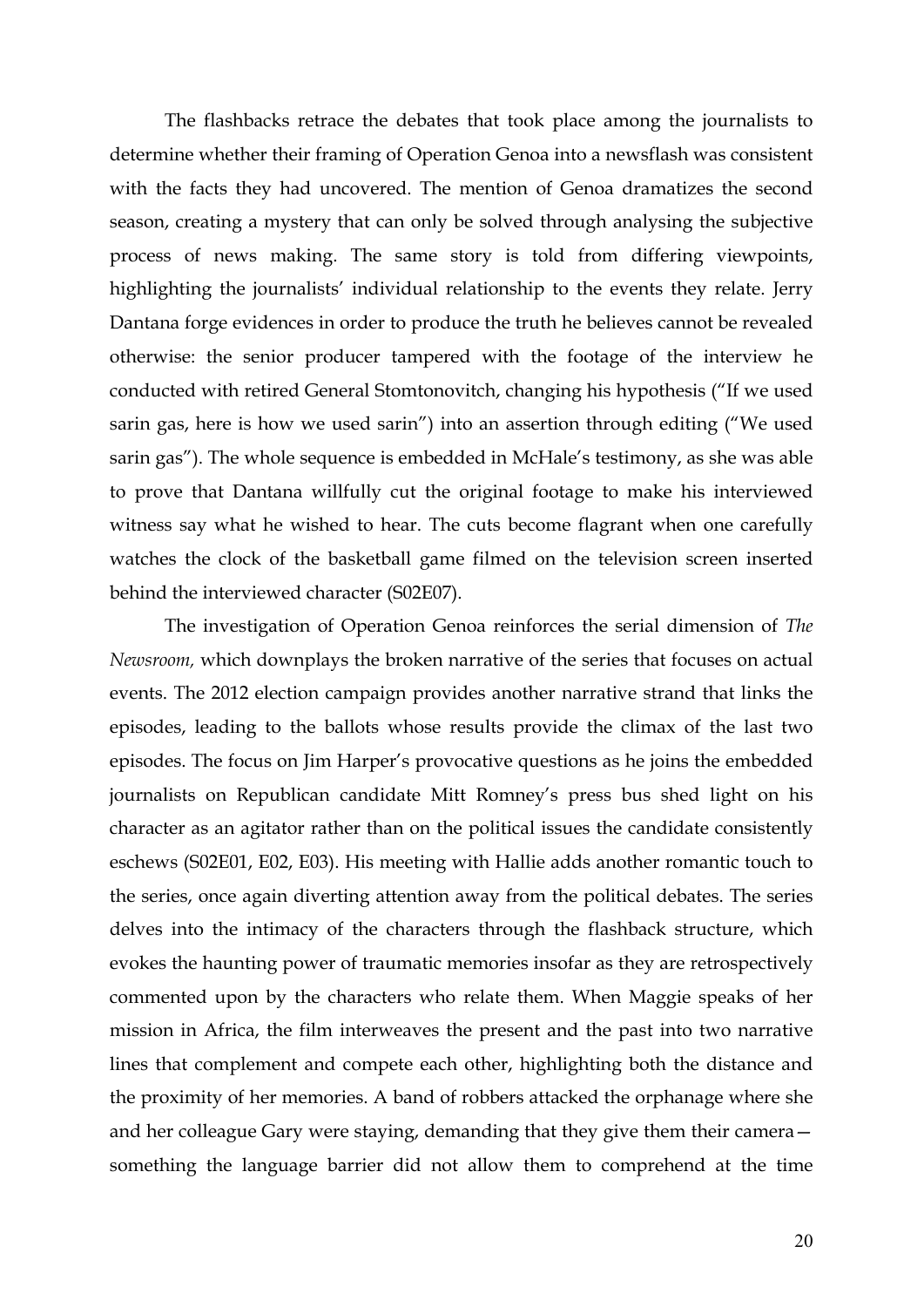(S02E04). Maggie feels that she bears responsibility for the murder of a child she had befriended, as his body stopped a bullet that could have killed her. Maggie's African memories are interspersed with the news storylines, which helps contain the emotional power of the embedded story.

*The Newsroom* therefore appears to be constrained by the episodic nature of factual events, which the process of news making does not turn into a global narrative. The events depicted are disconnected from each other, thus limiting the historical narrative shaped by the series to infotainment.

### *Conclusion*

*The Newsroom* hybridizes the serial and the series formats by combining the chronology of news stories with the characters' personal life narrative. The intertwining narrative strands point to the influence of journalists over the process of making the news, while underlining the impact of world events on them as individuals. The second season downplays the political critiques posited in the first season, highlighting that the news making process is based on the personal frame of understanding the world. The serial narrative provides the framework of the second season, which focuses on the characters' relation to the world around them and how it affects them as individuals. The episodes that retrace Operation Genoa and Mitt Romney's political campaign suggest the limits of the journalists' mission by confronting the news team with the military's Omerta code and the presidential campaign's politics. Operation Genoa symbolizes the lack of transparency in military and political matters, creating enigmas in the narrative of everyday life, which *News Night* journalists endeavour to resolve. The series therefore draws entertainment from the situation it denounces, turning the journalist figure into a hero of civic life.

Michael Hammond argues "the series/serial […] presents us with a need for paying attention to the text in a more focused form, if only to gain a better understanding of how this form works and then subsequently what may be the constituents of its appeal."16 *The Newsroom* is characterized by the hybridity between the serial and the series, which is related to the process of news making in which the characters are engaged. While such events as the Dominique Strauss-Kahn rape scandal may have provided infotainment when related for the first time, the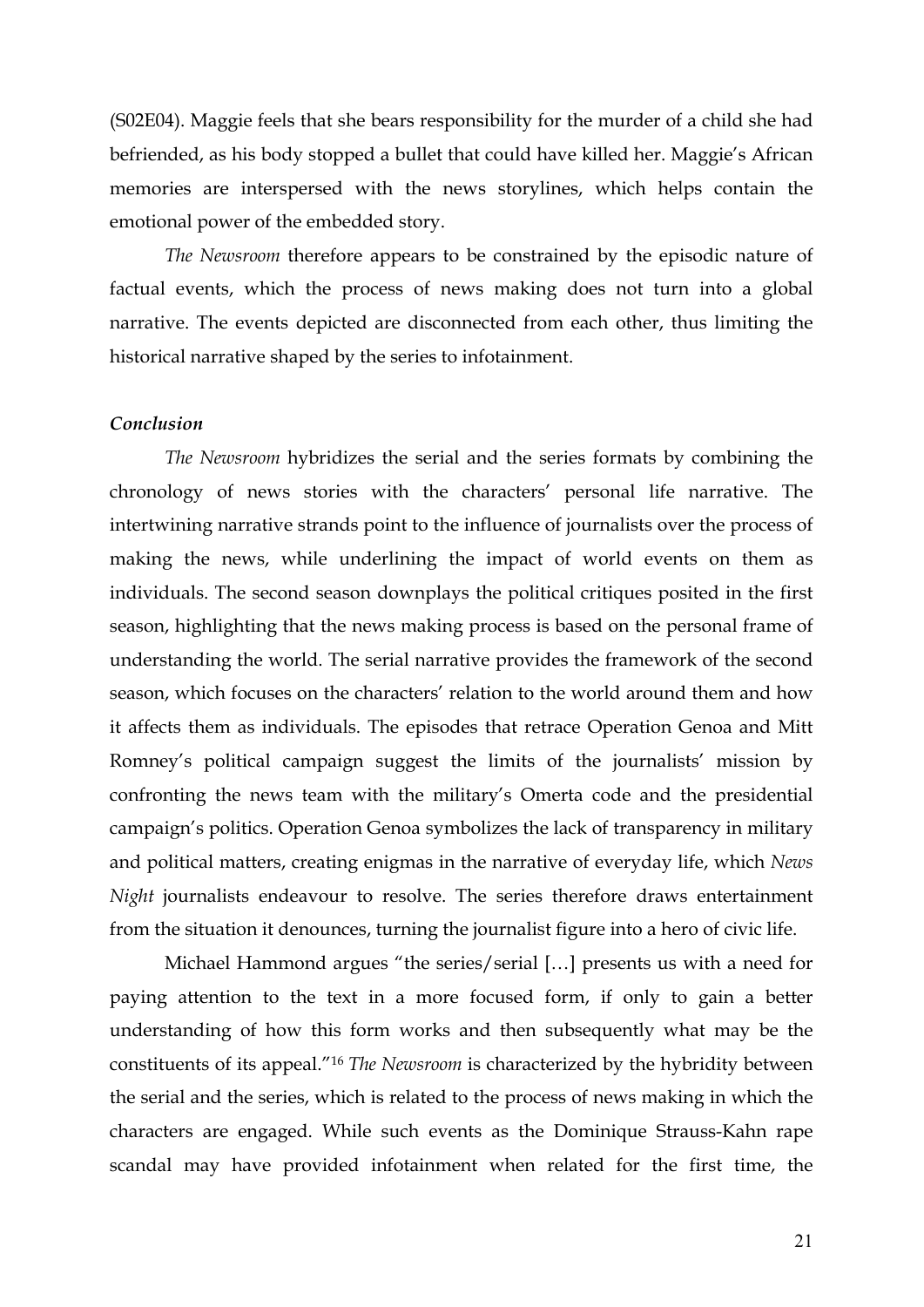reference to the case in the newsroom promotes a reflexive glance at the framing of a newsflash storyline whose well known outcome undermines the dramatic appeal (S02E01). *The Newsroom* draws entertainment from its fictional components rather than from the factual narrative it exploits. The characters' intimate stories create "the desire to find what happens next," <sup>17</sup> making serial dynamics prevail in *The Newsroom*.

#### **Notes**

 

<sup>&</sup>lt;sup>1</sup> "American quality television programmes tend to exhibit high production values, naturalistic performance styles, recognised and esteemed actors, a sense of visual style created through careful, even innovative, camerawork and editing, and a sense of aural style created through the judicious use of appropriate, even original music. This moves beyond a 'glossiness' of style. Generally, there is a sense of stylistic integrity, in which themes and style are intertwined in an expressive and impressive way. Further, the programmes are likely to explore 'serious' themes, rather than representing the superficial events of life; they are likely to suggest that the viewer will be rewarded for seeking out greater symbolic or emotional resonance within the details of the programme." Sarah Cardwell, "Is Quality Television Any Good? Generic Distinctions, Evaluations and the Troubling Matter of Critical Judgement" *in* Janet McCabe and Kim Akass (eds.), *Quality TV, Contemporary American Television and Beyond* (London: I. B. Tauris, 2007), 26.

<sup>2</sup> Media scholars Kevin Arceneaux and Martin Johnson contend that Fox News and MSNBC viewers behave as partisans who select their programmes according to their political beliefs: "Fox News and MSNBC talk show viewers see more political bias in news media reports than do network news viewers. They also extend their trust to news media outlets more narrowly than do network news viewers and the inattentive. Fox and MSNBC viewers are also more likely to indicate a preference for news programming that shares their political point of view. The implication of this audience comparison is that news consumers are *selective* in choosing source of information […]." Kevin Arceneaux and Martin Johnson, *Changing Minds of Changing Channels: Partisan News in an Age of Choice* (Chicago: The University of Chicago Press, 2013), 49-50.

<sup>3</sup> Doris A. Graber, *Processing Politics from Television in the Internet Age* (Chicago and London: The University of Chicago Press, 2001), 87.

<sup>4</sup> Daya Kishan Thussu, *News as Entertainment, The Rise of Global Infotainment* (London: Sage Publication, 2007), 8.

<sup>5</sup> Brian A. Monahan, *The Shock of the News, Media Coverage and the Making of 9/11* (New York & London: New York University Press, 2010), xii-xiii.

<sup>6</sup> "I was an accomplice to a slow and repeated and unacknowledged and unamended train wreck of failures that have brought us to now. I'm a leader in an industry that miscalled election results, hyped up terror scares, ginned up controversy, and failed to report on tectonic shifts in our country. From the collapse of the financial system to the truths about how strong we are to the dangers we actually face. I'm a leader in an industry that misdirected your attention with the dexterity of Harry Houdini, while sending hundreds of thousands of our bravest young men and women off to war with due diligence. The reason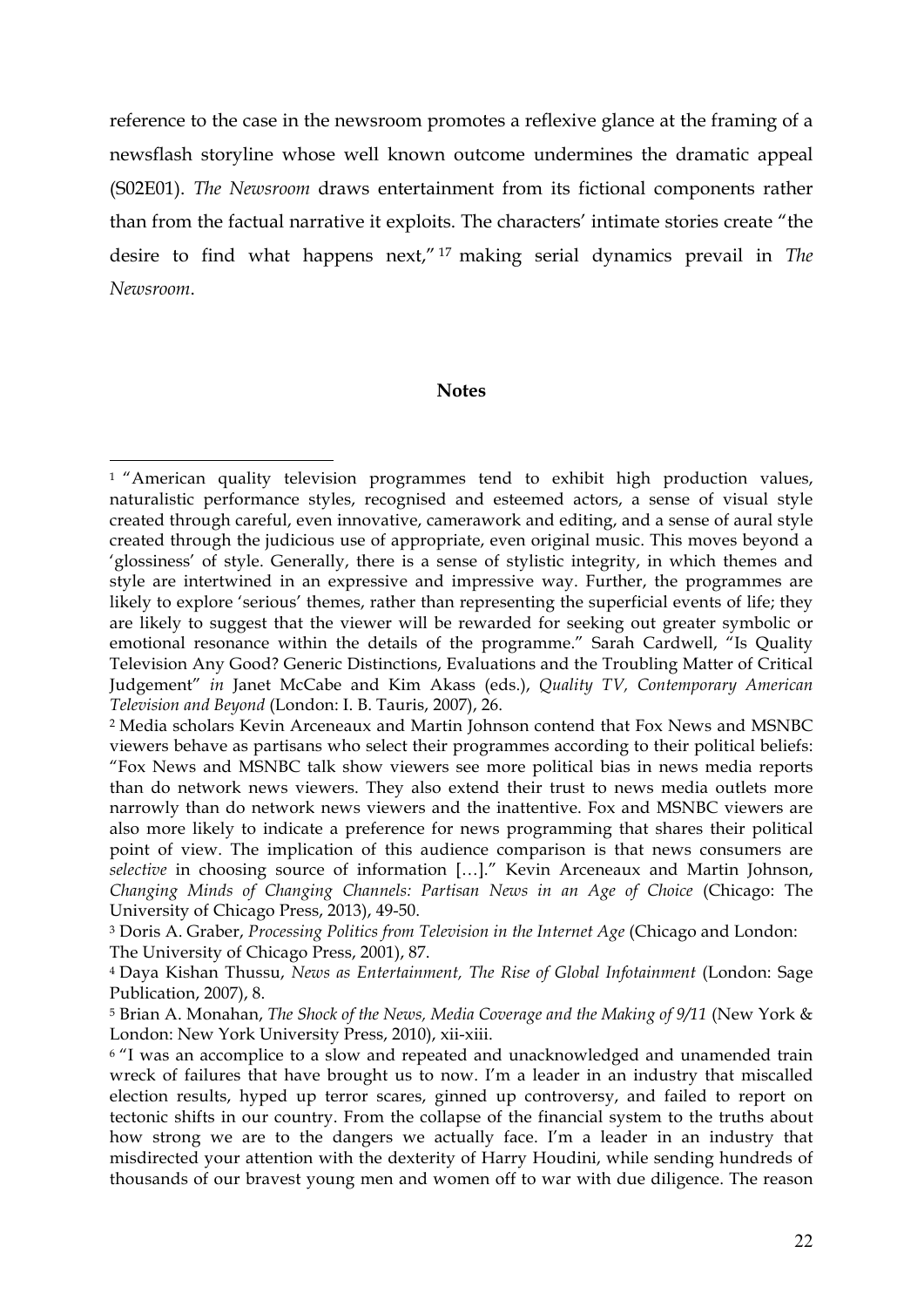we failed isn't a mystery. We took a dive for the ratings. In the infancy of mass communication, the Columbus and Magellan of broadcast journalism, William Paley and David Sarnoff, went down to Washington to cut a deal with Congress. Congress would allow the fledging networks free use of taxpayer-owned airwaves in exchange for one public service. That public service would be one hour of airtime set aside every night for informational broadcasting, or what we now call the evening news. Congress, unable to anticipate the enormous capacity television would have to deliver consumers to advertisers, failed to include in this deal the one requirement that would have changed our national discourse immeasurably for the better. Congress forgot to add that under no circumstances could there be paid advertising during informational broadcasting. They forgot to say that taxpayers will give you the airwaves for free, and for 23 hours a day you should make a profit, but for one hour a night, you work for us. And now those network newscasts, anchored through history by honest-to-God newsmen with names like Murrow and Reasoner and Huntley and Brinkley and Buckley and Cronkite and Rather and Russert, now they have to compete with the likes of me, a cable anchor who's in the exact same business as the producers of *Jersey Shore*. And that business was good to us, but *New Night* is quitting that business right now. It might come as a surprise to you that some of history's greatest American journalists are working right now, exceptional minds with years of experience and an unshakeable devotion to reporting news. But these voices are a small minority now and they don't stand a chance against the circus, when the circus comes to town. They're overmatched. I'm quitting the circus, switching teams. I'm going with the guys who are getting creamed. I'm moved they still think they can win, and I hope they can teach me a thing or two. From this moment on, we'll be deciding what goes on our air and how it's presented to you based on the simple truth that nothing is more important to a democracy than a well-informed electorate. We'll endeavour to put information in a broader context because we know that very little news is born at the moment it comes across our wire. We'll be the champion of facts and the mortal enemy of innuendo, speculation, hyperbole, and nonsense. We're not waiters in a restaurant serving you the stories you asked for, just the way you like them prepared. Nor are we computers dispensing only the facts because news is only useful in the context of humanity. I'll make no effort to subdue my personal opinions. I will make every effort to expose you to informed opinions that are different from my own. You may ask, 'Who are we to make these decisions?' We are Mackenzie McHale and myself. Ms. McHale is our executive producer. She marshals the resources of over 100 reporters, producers, analysts, and technicians, and her credentials are readily available. I'm *New Night*'s managing editor, and make the final decision on everything seen and heard on this program. Who are we to make these decisions? We're the media elite." (S01E03)

<u> 1989 - Andrea Santa Andrea Andrea Andrea Andrea Andrea Andrea Andrea Andrea Andrea Andrea Andrea Andrea Andr</u>

<sup>7</sup> Richard Davis and Diana Owen, *Media and American Politics* (Oxford and New York : Oxford University Press, 1998), 193.

<sup>8</sup> Linda Williams, *Playing the Race Card, Melodramas of Black and White From Uncle Tom to O. J. Simpson* (Princeton: Princeton University Press, 2002), 263.

<sup>9</sup> Angela Smith, "Tabloid television" in Sterling, C.H. (ed.), *Encyclopedia of journalism: 4 : Q-Z*, London: Sage Publications Ltd., 2009, 1365.

<sup>10</sup> Smith, 1366.

<sup>11</sup> Doris A. Graber, *Processing Politics from Television in the Internet Age* (Chicago and London: The University of Chicago Press, 2001), 87.

<sup>12</sup> Christine Geraghty, *Women and Soap Opera, A Study of Prime Time Soaps* (Cambridge, Oxford: Polity Press, 1991), p. 30

<sup>13</sup> McHale broaches the subject of Maggie's relationship with Don when she first meets her in episode 1, thus providing an insight the viewer is not yet familiar with. (S01E01)

<sup>14</sup> Max McCombs, Lance Holbert, Spiro Kiousis, Wayne Wanta, *The News and Public Opinion: Media Effect on Civic Life* (Cambridge, UK and Malden, US: Polity Press, 2011), 175.